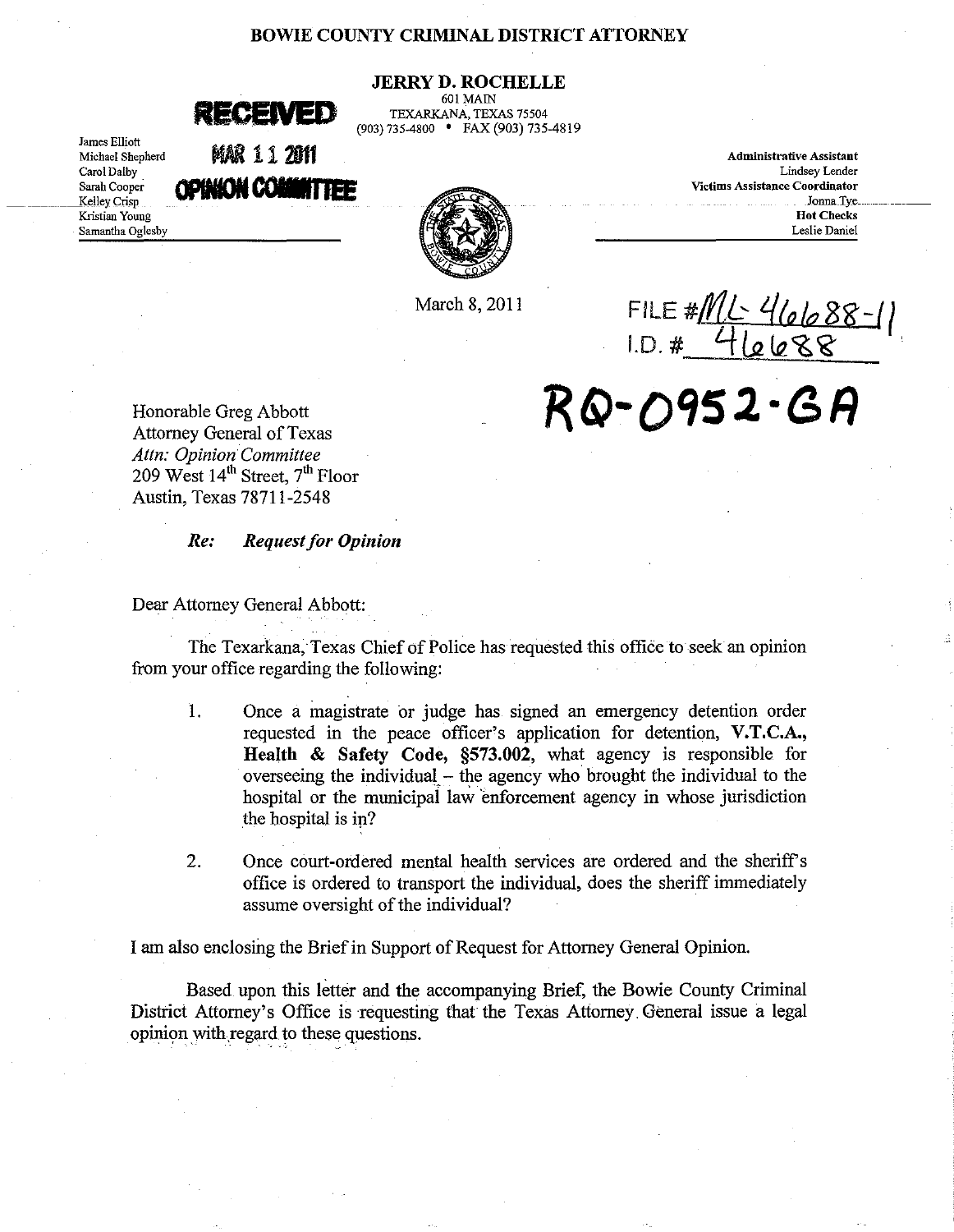Honorable Greg Abbott Attorney General of Texas March 8, 2011 Page: 2

Thank you for your attention to this matter and if your office should require additional information, please advise.

Sincerely, alull II U ferry L. Rochelle

-------------

Criminal District Attorney Bowie County, Texas

JDR:lb Enclosure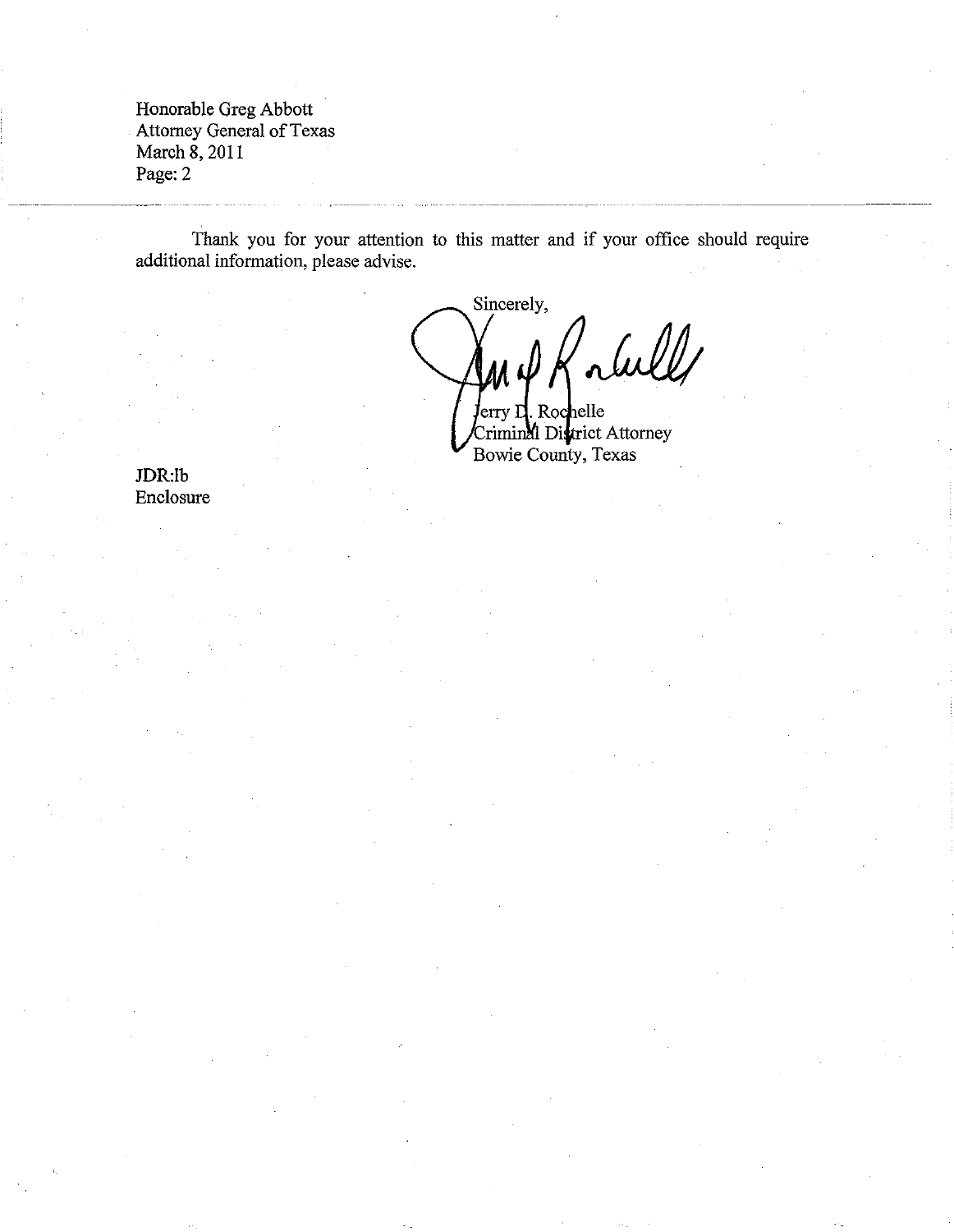## March 8, 2011

# BRIEF IN SUPPORT OF REOUEST FOR ATTORNEY GENERAL OPINION

The Brief in Support of Request for Attorney General Opinion is filed herein with the accompanying letter request of March 8, 2011.

## **OUESTIONS**

1. Once a magistrate or judge has signed an emergency detention order requested in the peace officer's application for detention, V.T.C.A., Health & Safety Code, §573.002, what agency is responsible for overseeing the individual  $-$  the agency who brought the individual to the hospital or the municipal law enforcement agency in whose jurisdiction the hospital is in?

2. Once court-ordered mental health services are ordered and the sheriff's office is ordered to transport the individual, does the sheriff immediately assume oversight of the individual?

## BACKGROUND AND FACTS

Officers of the Texarkana, Texas Police Department and the Bowie County Sheriff's Department often come in contact with persons who are believed to be mentally ill. There are times in which the person is violent and is a danger to themselves or others and pose a substantial risk of harm. To prevent further violence and pursuant to V.T.C.A., Health & Safety Code, §573.001 et. seq., officers will take the person into protective custody and transport the individual to one of the local hospitals located within the city limits of Texarkana, Texas.

*Brief in Support of Request for Attorney General Opinion* 1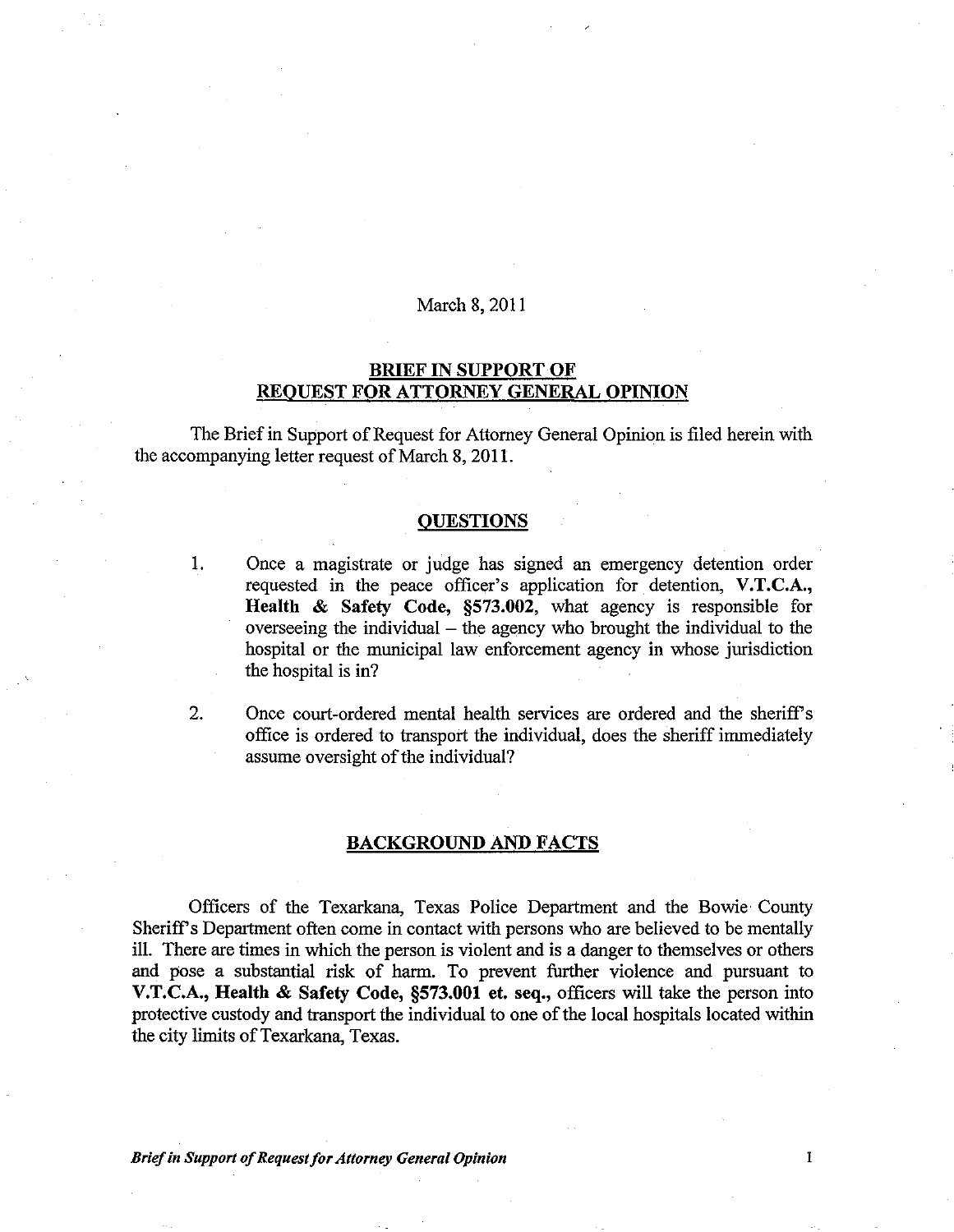The individual may be detained up to 48 hours under an emergency detention order and then if court-ordered mental health services are ordered, transported by the sheriff's department (assuming no other means of transportation) to a mental health treatment facility.

The sheriff has taken the position that once a person is detained pursuant to V.T.C.A., Health & Safety Code, §573.001 and taken to a local hospital, the sheriff's department is no longer responsible for the oversight of the person and that responsibility is transferred to the Texarkana, Texas Police Department since the hospitals are within that department's jurisdiction.

Neither of the local hospitals assign employees to the person for the purpose of preventing the person from leaving the hospital. It is up to law enforcement to keep the person in protective custody.

# LEGAL AUTHORITIES

# V.T.C.A., Health & Safety Code, §573.001 states in part:

- (a) A peace officer, without a warrant, may take a person into custody if the officer:
	- (1) has reason to believe and does believe that:
		- (A) the person is mentally ill; and
		- (B) because of that mental illness there is a substantial risk of serious harm to the person or to others unless the person is immediately restrained; and
	- (2) believes that there is not sufficient time to obtain a warrant before taking the person into custody.

(d) A peace officer who takes a person into custody under subsection (a) shall immediately transport the apprehended person to:

(2) a mental health facility deemed suitable by the local mental health authority, if an appropriate inpatient mental health facility is not available.

#### V.T.C.A., Health & Safety Code, §573.002 states in part:

(a) A peace officer shall immediately file an application for detention after transporting a person to a facility under Section 573.001.

#### V.T.C.A., Health & Safety Code, §573.021 states in part:

- (a) A facility shall temporarily accept a person for whom an application for detention is filed.
- (b) A person accepted for a preliminary examination may be detained in custody for not longer than 48 hours after the time the person is presented to the facility unless a written order for protection is

*Brief in Support of Request for Attorney General Opinion* **<b>2 2**